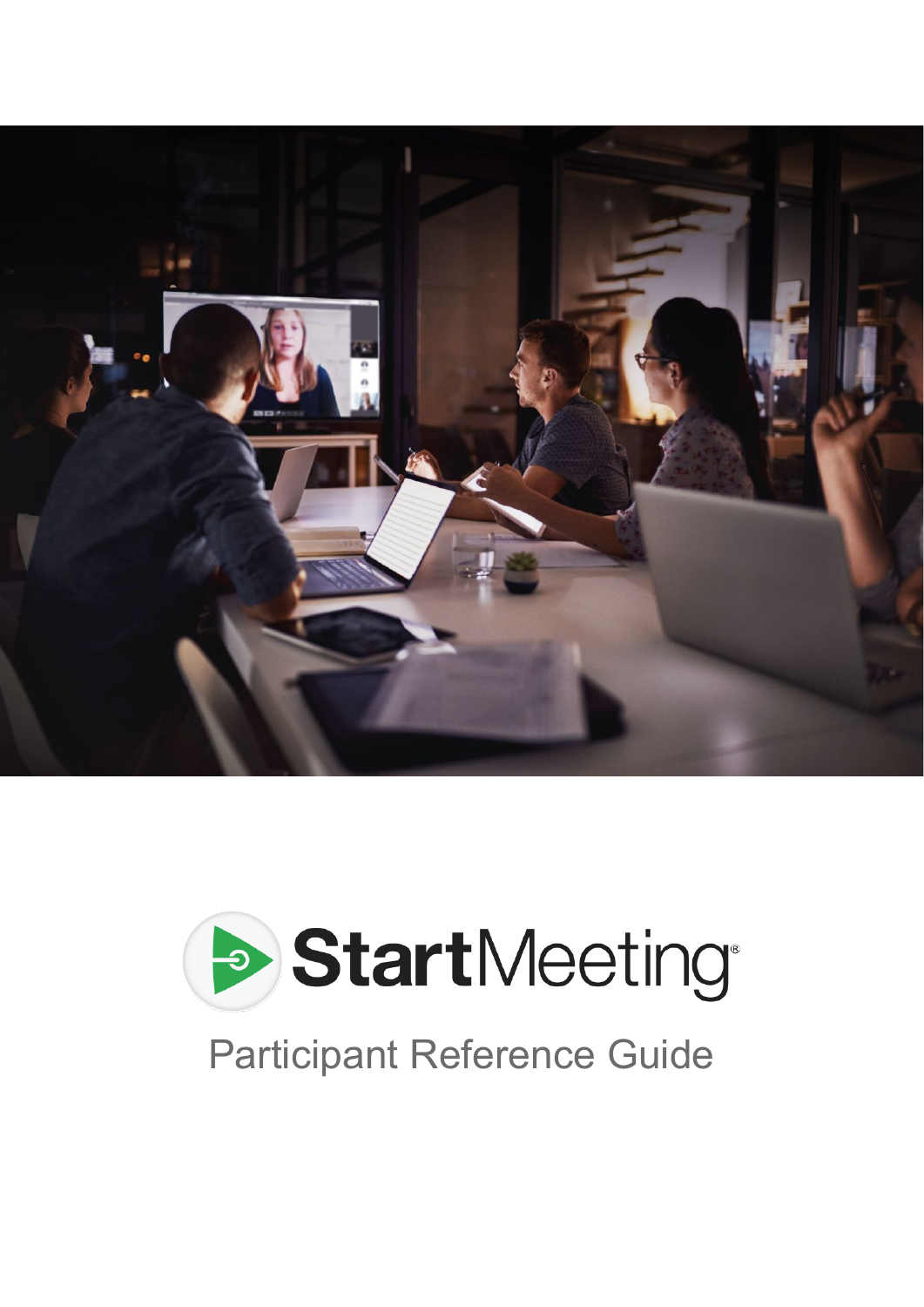# Table of Contents

#### Introduction

System Requirements **Definitions** 

#### Audio Conferencing

How to Join Phone Keypad Commands Playback Instructions

#### Online Meetings

How to Join

#### Meeting Wall

Meeting Resources Chat Radio

#### Technical Support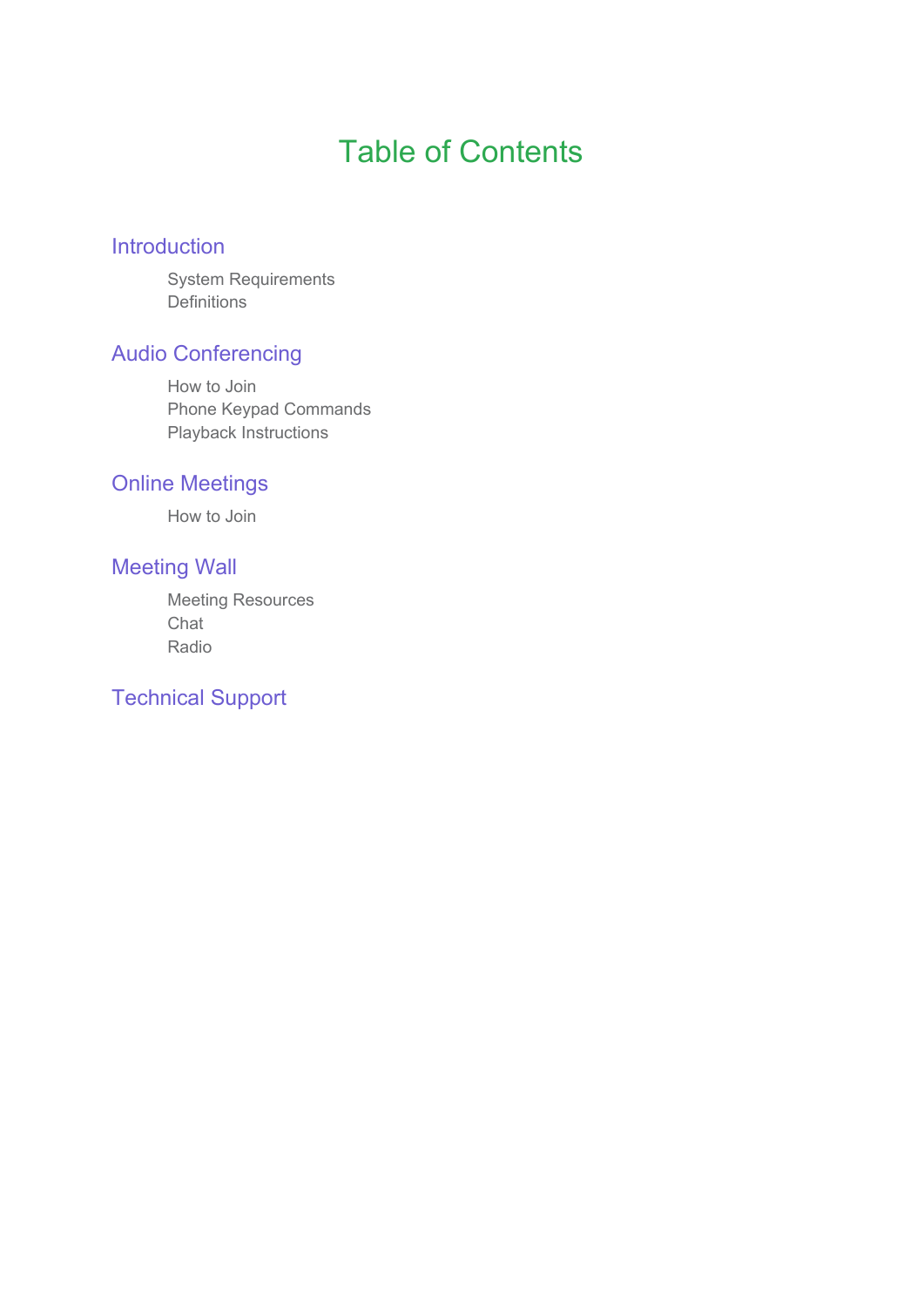# **Introduction**

StartMeeting® is an easy-to-use collaboration tool that provides the freedom and flexibility to hold online meetings with HD audio, video conferencing and screen sharing.

During a conference, use phone keypad commands to mute, hear instructions and more. Access the host's Meeting Wall to find important information and resources for a meeting.

For assistance, please contact our award-winning 24/7 Customer Care team at [support@startmeeting.com](mailto:support@startmeeting.com) or call (877) 553-1680.

### **System Requirements**

StartMeeting audio conferencing can be accessed at any time by calling from a landline, mobile phone, VoIP call (through the internet using a computer, tablet or mobile device) or a third-party VoIP call. In order to access the StartMeeting website and use online meetings with screen sharing and video conferencing, the following system requirements must be met:

Browsers:

- Chrome™ 29 or newer (recommended)
- Firefox® 22 or newer
- Safari® 6.0 or newer (Mac only)
- Internet Explorer<sup>®</sup> 10 or newer (Windows only) (Javascript)

Operating systems:

- Windows 7 and up
- Mac OS X 10.7 and up
- Bandwidth 100Kb/s (HD Audio), 400Kb/s (screen sharing), 500 Kb/s (video)
- Video camera supported by OS, integrated or external

#### **Definitions**

In order to use the StartMeeting reference guide effectively, the following list of terminology has been provided:

- **Dial-in number** A phone number that is dialed to join a meeting.
- **Access node** A number code used to join a conference call after dialing the dial-in number.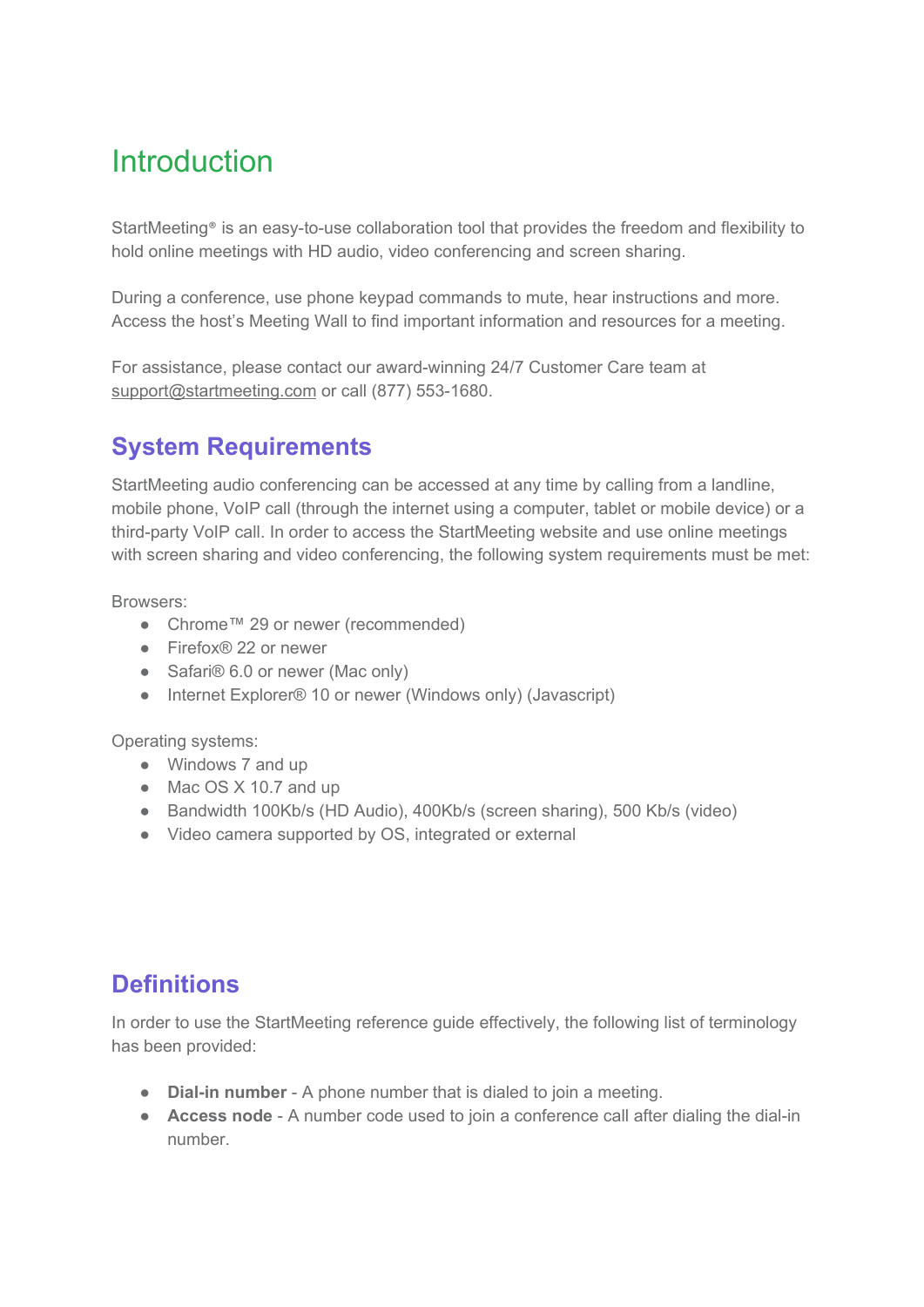- **Host** The most privileged role in a meeting. Hosts have additional commands available to record, mute/unmute participants, secure the conference and much more.
- **Host PIN** A numeric PIN that allows a user to be authorized as a host and receive additional privileges.
- **Conference** An audio meeting hosted on a bridge and consisting of PSTN and/or VoIP participants.
- **Online meeting** An audio meeting (conference) that includes screen sharing and/or video conferencing
- **Online meeting ID** A unique meeting identifier that is used by hosts and participants to join online meetings with screen sharing and video conferencing.
- **Participant** A person in the conference who can actively participate in a meeting by both talking and listening.
- **Playback number** A phone number that is dialed to listen to a recorded conference. The host must provide participants with the playback number that is different from the conference dial-in number.
- **PSTN** Public Switched Telephone Network, the traditional phone system.
- **VoIP** Voice over Internet Protocol, a term that refers to calling through the internet.

# Audio Conferencing

A conference call is the easiest way to connect with a group.

### **How to Join**

To join an audio conference call:

- 1. Call the dial-in number provided. A link to local in-country dial-in numbers is also available in the invitation from the host.
- 2. When prompted, enter the host's access code, followed by **pound** or **hash** (**#**).

### **Phone Keypad Commands**

#### Participant Keypad Commands

Control certain aspects of the conference from the telephone with the following commands:

**Command Description Details**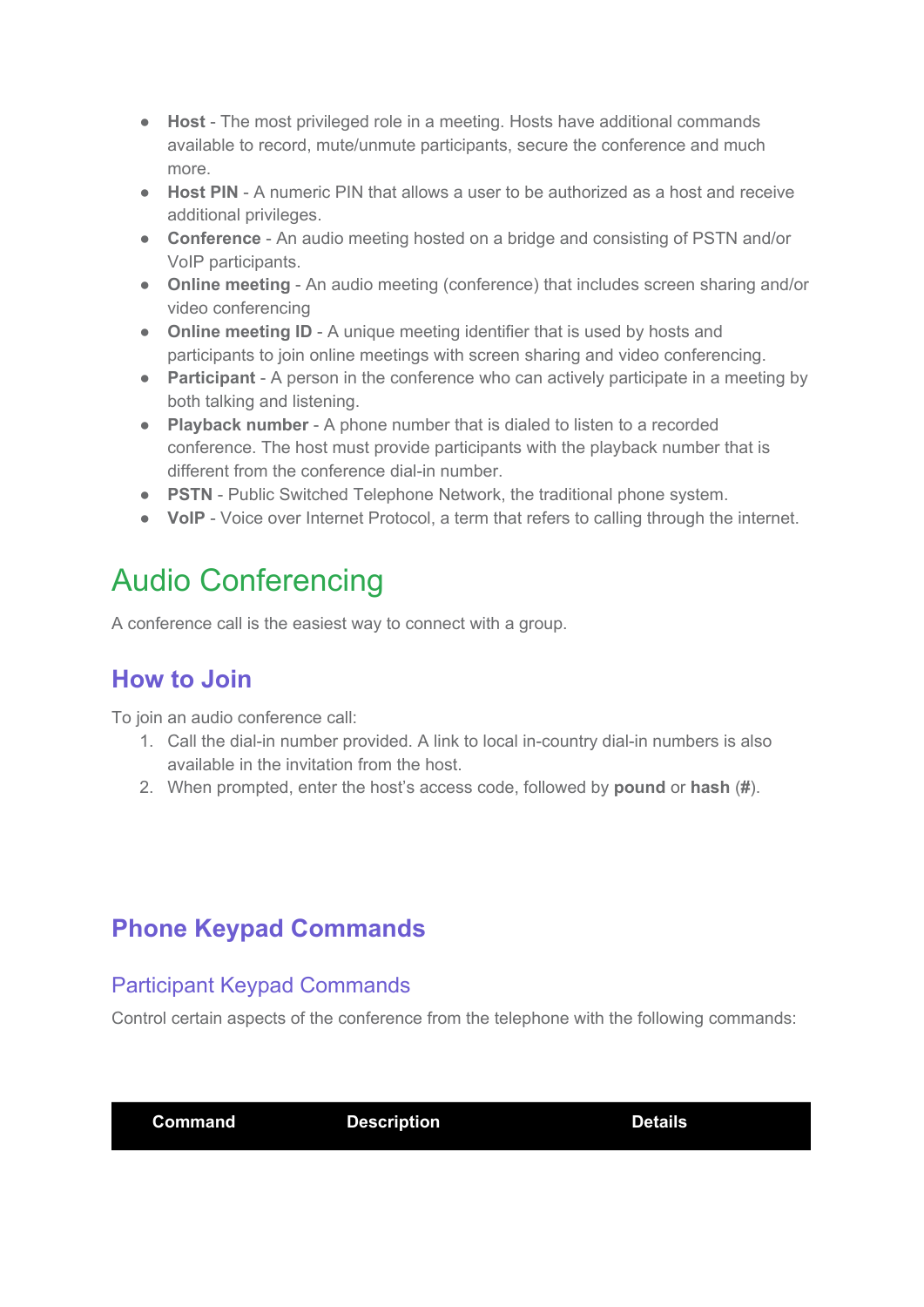| $*3$                    | <b>Breakout Rooms</b>                           | Leave the main conference to join a<br>sub-conference:<br>• Press *3 followed by the<br>number of the<br>sub-conference, from 1 to 9.<br>• Press *3* to return to the<br>main conference room at any<br>time.                                                                                                                       |
|-------------------------|-------------------------------------------------|-------------------------------------------------------------------------------------------------------------------------------------------------------------------------------------------------------------------------------------------------------------------------------------------------------------------------------------|
| $*_{4}$                 | Instructions                                    | Hear the list of available keypad<br>commands.                                                                                                                                                                                                                                                                                      |
| $*6$                    | <b>Self Mute</b>                                | Mute your individual line. Press *6<br>again to unmute the line.                                                                                                                                                                                                                                                                    |
| 94                      | <b>Reactions</b>                                | Raise your hand and share your<br>reactions digitally in meetings.<br>Press 94 to hear the list of<br>$\bullet$<br>reactions available in<br>meeting.<br>Press 941 to raise your hand.<br>$\bullet$<br>Press 942 to show a thumbs<br>$\bullet$<br>up.<br>Press 943 to show a thumbs<br>down.<br>Press * to remove your<br>reaction. |
| <b>#PIN# Audio Sync</b> | Integrate your audio with<br>the online meeting | Integrate your audio with the online<br>meeting. Press #, enter the PIN<br>listed on the Meeting Dashboard and<br>press # again.<br>Note: This command is used only for<br>online meetings.                                                                                                                                         |

### Playback Instructions

There are two options for playing back a recorded conference.

1. The host provides participants with the playback number, access code and reference number.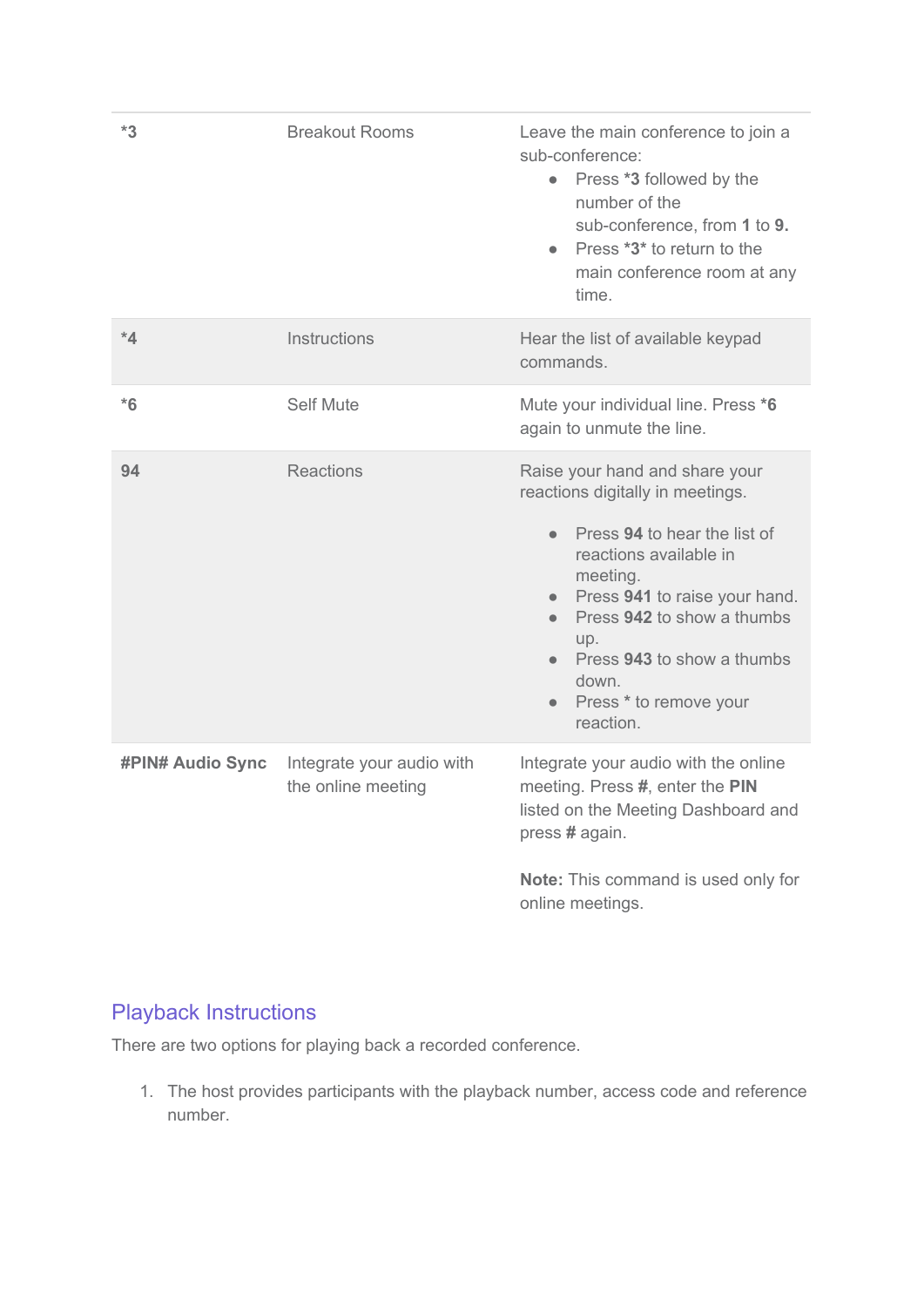Please note that the playback number is different from the conference dial-in number. Call into the recording playback number, then enter the access code and reference number for a specific recording when prompted. Once confirmed, the system will play back the recorded conference. During playback, scroll forward or backward through the recorded conference using the following phone keypad commands:

|   | Rewind one minute       |
|---|-------------------------|
| h | Pause/Resume            |
|   | Fast forward one minute |

2. The host shares a link to the recording.

# Online Meetings

Use online meetings to join a web conference to screen share and show video using a webcam.

## **How to Join**

Join the online meeting by clicking the host's online meeting link to connect with either the StartMeeting desktop application (recommended) or Web Viewer.

**Note:** We recommend Chrome™ web browser for full participant functionality, including VoIP audio, video and viewing screen sharing with chat.

What you need:

- Host's online meeting link or online meeting ID (desktop application only)
- If you are dialing in for the audio portion (recommended), have the dial-in number and access code ready

To join with the desktop application (recommended):

- 1. Launch the StartMeeting desktop application.
- 2. Click **Join** and enter your name, email address and the host's online meeting ID.
- 3. Join the audio portion of the online meeting by first clicking **Phone** on the Meeting Dashboard. Then click **Telephone** and call the dial-in number and enter the access code followed by **pound** or **hash** (**#**) or **Mic & Speakers** and **Connect Now** to connect through VoIP.

**Note:** If you do not have the StartMeeting desktop application, go to www.startmeteing.com and click **Get desktop app** at the bottom of the page to download.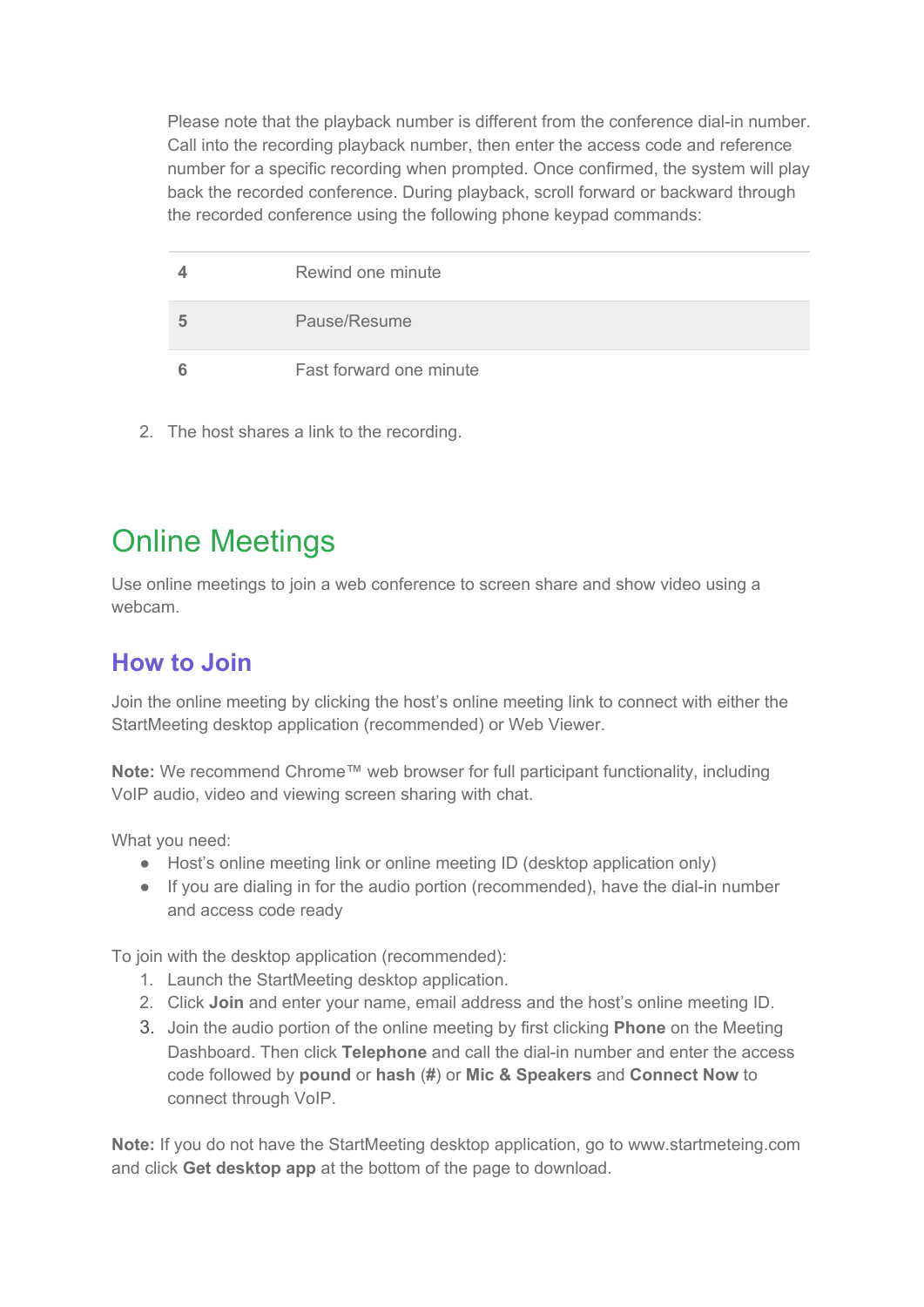To join with Web Viewer (no download necessary):

- 1. Open the online meeting link in a browser to load Web Viewer.
- 2. On the Web Viewer pop-up window, enter your name and email address and click **Join**.
- 3. Click **Phone** and/or **Camera** on the Meeting Dashboard then follow the prompts to connect with audio and/or video. You will be placed on hold until the next participant arrives.

**Note:** To share your screen, you will need the desktop application. Download the app by selecting **Info** on the Meeting Dashboard and clicking **Download Desktop App**. You can also download the desktop app anytime by going to www.startmeeting.com and clicking **Get desktop app** at the bottom of the page.

If using video conferencing, the following controls are available:

- Start/stop video
- Lock view
	- To lock the primary video feed, click **Lock View** from the top left toolbar on an active speaker seen in the main video screen. To unlock, select **Lock View** again.
	- To lock any other video feed, click **Attendee List** on the Meeting Dashboard to view all participants' names. Select a participant and right click, then choose **Lock View** from the drop-down menu. To unlock, select **Lock View** again.
- Mute self
- Hide/expand sidebar

# Meeting Wall

### **Meeting Resources**

Find links, files or pictures on the Meeting Resources panel that may be useful before, during or after the meeting.

- 1. Click the URL for the host's Meeting Wall.
- 2. Click any links or documents listed in the Meeting Resources section.

### **Chat**

View and send messages before, during or after the meeting (if enabled by the host).

- 1. Go to the host's Meeting Wall.
- 2. Read any messages posted in the Chat section.
- 3. Type a message for visitors to read and click **Send**.